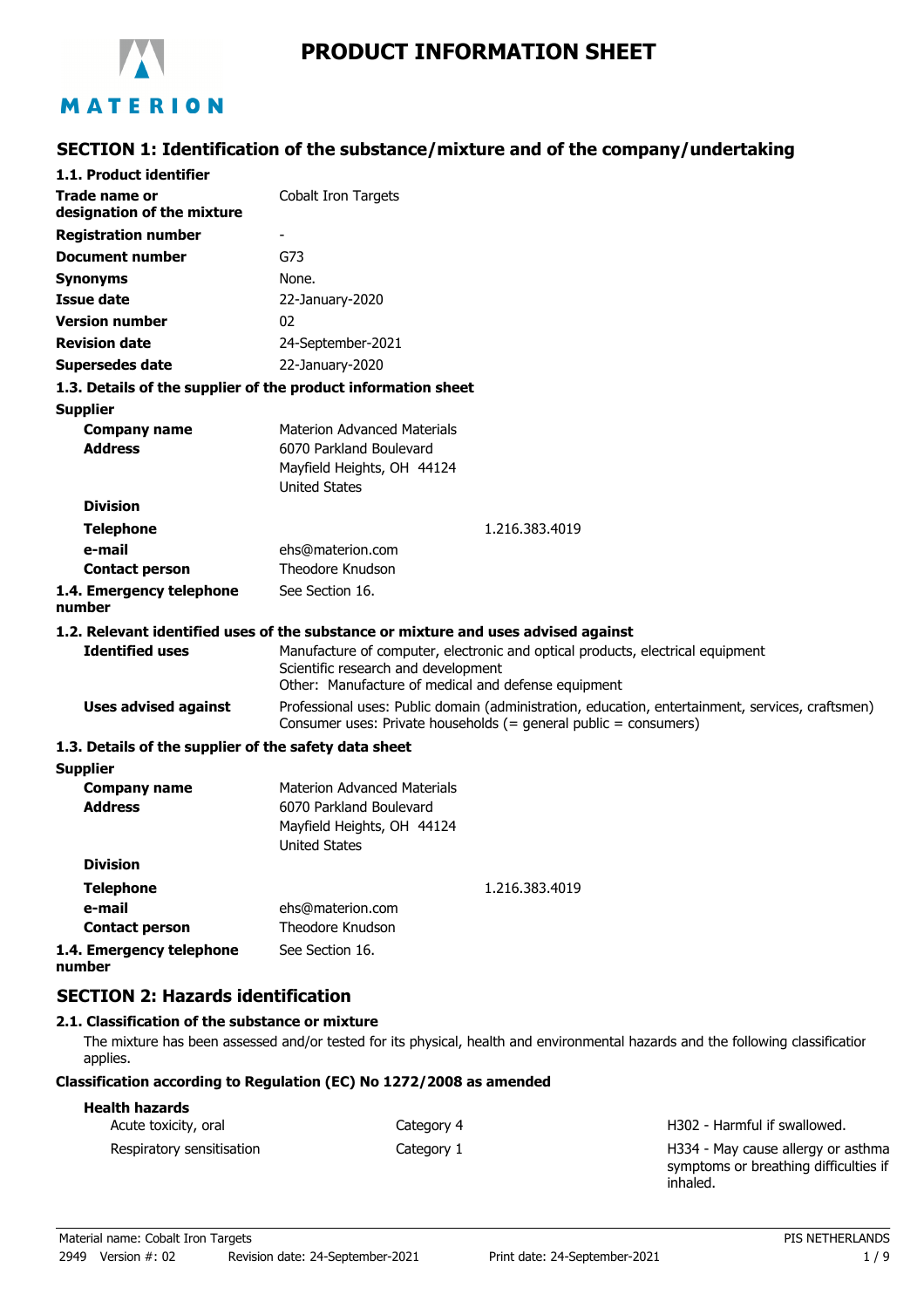| Skin sensitisation                                     |                                                             | Category 1                                                                                                                                                                                                                                                                              | H317 - May cause an allergic skin<br>reaction.                                                      |
|--------------------------------------------------------|-------------------------------------------------------------|-----------------------------------------------------------------------------------------------------------------------------------------------------------------------------------------------------------------------------------------------------------------------------------------|-----------------------------------------------------------------------------------------------------|
| Carcinogenicity                                        |                                                             | Category 1B                                                                                                                                                                                                                                                                             | H350 - May cause cancer.                                                                            |
|                                                        |                                                             | Specific target organ toxicity - single exposureCategory 3 respiratory tract irritation                                                                                                                                                                                                 | H335 - May cause respiratory<br>irritation.                                                         |
| exposure                                               | Specific target organ toxicity - repeated                   | Category 1 (Lung)                                                                                                                                                                                                                                                                       | H372 - Causes damage to organs<br>(Lung) through prolonged or<br>repeated exposure.                 |
| <b>Hazard summary</b><br>cause adverse health effects. |                                                             | cause cancer. May cause irritation to the respiratory system. May cause allergy or asthma<br>symptoms or breathing difficulties if inhaled. May cause an allergic skin reaction. Prolonged<br>exposure may cause chronic effects. Occupational exposure to the substance or mixture may | Harmful if swallowed. Causes damage to organs through prolonged or repeated exposure. May           |
| 2.2. Label elements                                    |                                                             |                                                                                                                                                                                                                                                                                         |                                                                                                     |
|                                                        | Label according to Regulation (EC) No. 1272/2008 as amended |                                                                                                                                                                                                                                                                                         |                                                                                                     |
| <b>Contains:</b>                                       | Cobalt, Iron                                                |                                                                                                                                                                                                                                                                                         |                                                                                                     |
| <b>Hazard pictograms</b>                               |                                                             |                                                                                                                                                                                                                                                                                         |                                                                                                     |
| <b>Signal word</b>                                     | Danger                                                      |                                                                                                                                                                                                                                                                                         |                                                                                                     |
| <b>Hazard statements</b>                               |                                                             |                                                                                                                                                                                                                                                                                         |                                                                                                     |
| H302                                                   | Harmful if swallowed.                                       |                                                                                                                                                                                                                                                                                         |                                                                                                     |
| H317                                                   |                                                             | May cause an allergic skin reaction.                                                                                                                                                                                                                                                    |                                                                                                     |
| H334                                                   |                                                             | May cause allergy or asthma symptoms or breathing difficulties if inhaled.                                                                                                                                                                                                              |                                                                                                     |
| H335                                                   | May cause respiratory irritation.                           |                                                                                                                                                                                                                                                                                         |                                                                                                     |
| H350                                                   | May cause cancer.                                           |                                                                                                                                                                                                                                                                                         |                                                                                                     |
| H372                                                   |                                                             | Causes damage to organs (Lung) through prolonged or repeated exposure.                                                                                                                                                                                                                  |                                                                                                     |
| <b>Precautionary statements</b>                        |                                                             |                                                                                                                                                                                                                                                                                         |                                                                                                     |
| <b>Prevention</b>                                      |                                                             |                                                                                                                                                                                                                                                                                         |                                                                                                     |
|                                                        |                                                             |                                                                                                                                                                                                                                                                                         |                                                                                                     |
| P201                                                   |                                                             | Obtain special instructions before use.                                                                                                                                                                                                                                                 |                                                                                                     |
| P202                                                   |                                                             | Do not handle until all safety precautions have been read and understood.                                                                                                                                                                                                               |                                                                                                     |
| P260                                                   |                                                             | Do not breathe dust/fume/gas/mist/vapours/spray.                                                                                                                                                                                                                                        |                                                                                                     |
| P264                                                   |                                                             | Wash thoroughly after handling.                                                                                                                                                                                                                                                         |                                                                                                     |
| P270                                                   |                                                             | Do not eat, drink or smoke when using this product.                                                                                                                                                                                                                                     |                                                                                                     |
| P271                                                   |                                                             | Use only outdoors or in a well-ventilated area.                                                                                                                                                                                                                                         |                                                                                                     |
| P272                                                   |                                                             | Contaminated work clothing should not be allowed out of the workplace.                                                                                                                                                                                                                  |                                                                                                     |
| P280                                                   | Wear respiratory protection.                                | Wear protective gloves/protective clothing/eye protection/face protection.                                                                                                                                                                                                              |                                                                                                     |
| P284                                                   |                                                             |                                                                                                                                                                                                                                                                                         |                                                                                                     |
| <b>Response</b>                                        |                                                             |                                                                                                                                                                                                                                                                                         |                                                                                                     |
| $P301 + P312$                                          |                                                             | IF SWALLOWED: Call a POISON CENTRE/doctor if you feel unwell.                                                                                                                                                                                                                           |                                                                                                     |
| P330                                                   | Rinse mouth.                                                |                                                                                                                                                                                                                                                                                         |                                                                                                     |
| $P302 + P352$                                          |                                                             | IF ON SKIN: Wash with plenty of water.                                                                                                                                                                                                                                                  |                                                                                                     |
| $P304 + P340$                                          |                                                             | IF INHALED: Remove person to fresh air and keep comfortable for breathing.                                                                                                                                                                                                              |                                                                                                     |
| $P308 + P313$                                          |                                                             | IF exposed or concerned: Get medical advice/attention.                                                                                                                                                                                                                                  |                                                                                                     |
| $P333 + P313$                                          |                                                             | If skin irritation or rash occurs: Get medical advice/attention.                                                                                                                                                                                                                        |                                                                                                     |
| $P342 + P311$                                          |                                                             | If experiencing respiratory symptoms: Call a POISON CENTRE/doctor.                                                                                                                                                                                                                      |                                                                                                     |
| $P362 + P364$                                          |                                                             | Take off contaminated clothing and wash it before reuse.                                                                                                                                                                                                                                |                                                                                                     |
| <b>Storage</b>                                         |                                                             |                                                                                                                                                                                                                                                                                         |                                                                                                     |
| $P403 + P233$<br>P405                                  | Store locked up.                                            | Store in a well-ventilated place. Keep container tightly closed.                                                                                                                                                                                                                        |                                                                                                     |
| <b>Disposal</b>                                        |                                                             |                                                                                                                                                                                                                                                                                         |                                                                                                     |
| P501                                                   |                                                             |                                                                                                                                                                                                                                                                                         | Dispose of contents/container in accordance with local/regional/national/international regulations. |
| <b>Supplemental label</b><br>information               |                                                             |                                                                                                                                                                                                                                                                                         | For further information, please contact the Product Stewardship Department at +1.216.383.4019.      |
| 2.3. Other hazards                                     |                                                             | Not a PBT or vPvB substance or mixture.                                                                                                                                                                                                                                                 |                                                                                                     |
|                                                        |                                                             |                                                                                                                                                                                                                                                                                         |                                                                                                     |

## **SECTION 3: Composition/information on ingredients**

### **3.2. Mixtures**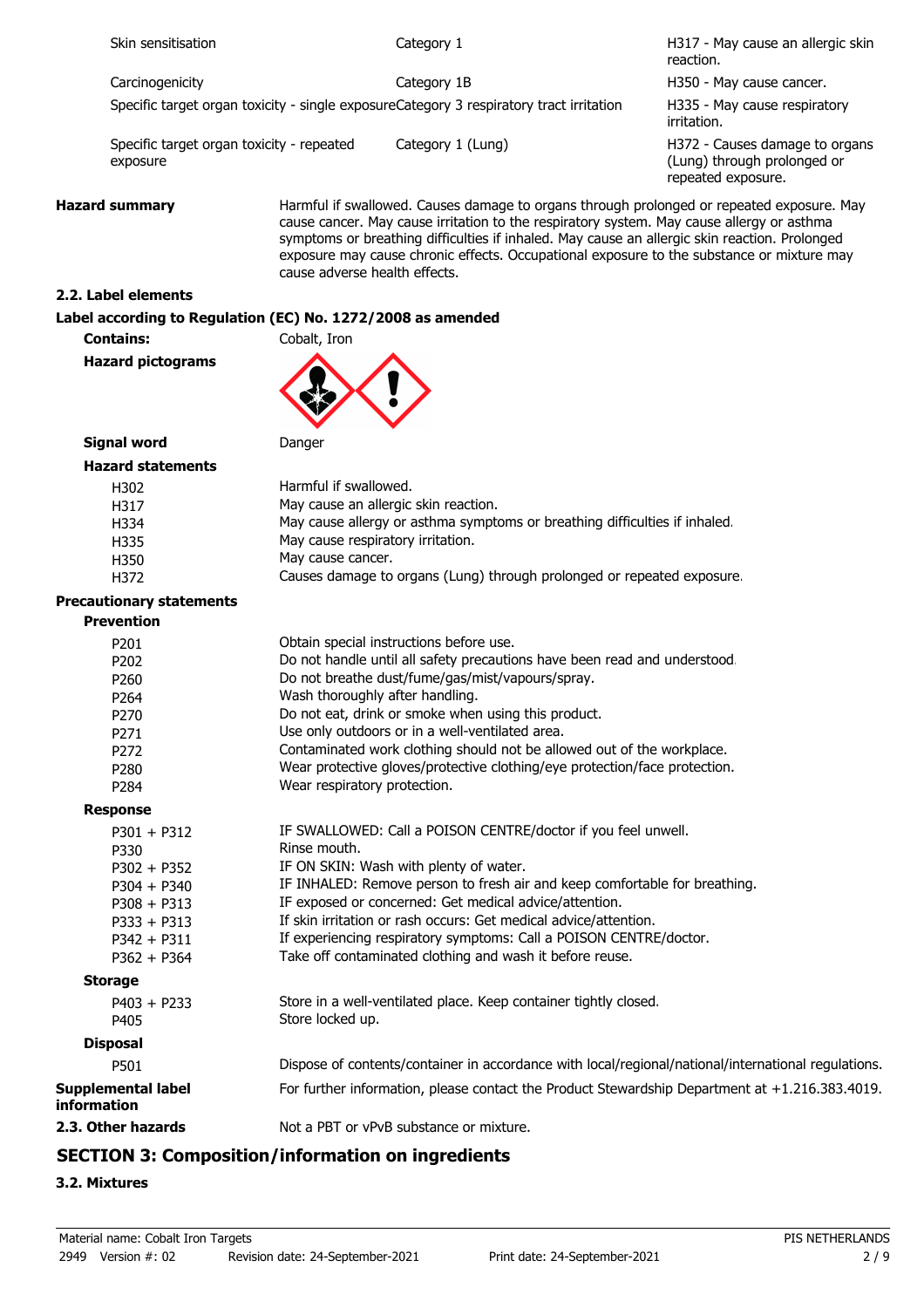| <b>General information</b>                                                               |                                                  |                         |                                                                                                                                                                                                                                                                                                                                                                                                                 |              |
|------------------------------------------------------------------------------------------|--------------------------------------------------|-------------------------|-----------------------------------------------------------------------------------------------------------------------------------------------------------------------------------------------------------------------------------------------------------------------------------------------------------------------------------------------------------------------------------------------------------------|--------------|
| <b>Chemical name</b>                                                                     | $\frac{1}{2}$                                    | CAS-No. / EC<br>No.     | <b>REACH Registration No. Index No.</b>                                                                                                                                                                                                                                                                                                                                                                         | <b>Notes</b> |
| Cobalt                                                                                   | $70 - 80$                                        | 7440-48-4<br>231-158-0  | 01-2119517392-44-0000 027-001-00-9                                                                                                                                                                                                                                                                                                                                                                              |              |
|                                                                                          |                                                  | 1B; H350, Repr. 2; H361 | Classification: Acute Tox. 4;H302, Skin Sens. 1;H317, Resp. Sens. 1;H334, Carc.                                                                                                                                                                                                                                                                                                                                 |              |
| Iron                                                                                     | $20 - 30$                                        | 7439-89-6<br>231-096-4  |                                                                                                                                                                                                                                                                                                                                                                                                                 |              |
|                                                                                          | <b>Classification: STOT RE 1;H372</b>            |                         |                                                                                                                                                                                                                                                                                                                                                                                                                 |              |
| <b>SECTION 4: First aid measures</b>                                                     |                                                  |                         |                                                                                                                                                                                                                                                                                                                                                                                                                 |              |
| <b>General information</b>                                                               |                                                  |                         | IF exposed or concerned: Get medical advice/attention. If you feel unwell, seek medical advice<br>(show the label where possible). Ensure that medical personnel are aware of the material(s)<br>involved, and take precautions to protect themselves. Show this safety data sheet to the doctor in<br>attendance. Wash contaminated clothing before reuse.                                                     |              |
| 4.1. Description of first aid measures                                                   |                                                  |                         |                                                                                                                                                                                                                                                                                                                                                                                                                 |              |
| <b>Inhalation</b>                                                                        | doctor/physician.                                |                         | Remove victim to fresh air and keep at rest in a position comfortable for breathing. Oxygen or<br>artificial respiration if needed. Do not use mouth-to-mouth method if victim inhaled the substance.<br>Induce artificial respiration with the aid of a pocket mask equipped with a one-way valve or other<br>proper respiratory medical device. If experiencing respiratory symptoms: Call a poison center or |              |
| <b>Skin contact</b>                                                                      |                                                  |                         | Remove contaminated clothing immediately and wash skin with soap and water. In case of eczema<br>or other skin disorders: Seek medical attention and take along these instructions.                                                                                                                                                                                                                             |              |
| <b>Eye contact</b>                                                                       |                                                  |                         | Rinse with water. Get medical attention if irritation develops and persists.                                                                                                                                                                                                                                                                                                                                    |              |
| <b>Ingestion</b>                                                                         | Get medical advice/attention if you feel unwell. |                         | Rinse mouth. If vomiting occurs, keep head low so that stomach content doesn't get into the lungs.                                                                                                                                                                                                                                                                                                              |              |
| 4.2. Most important<br>symptoms and effects, both<br>acute and delayed                   |                                                  |                         | May cause respiratory irritation. May cause an allergic skin reaction.                                                                                                                                                                                                                                                                                                                                          |              |
| 4.3. Indication of any<br>immediate medical attention<br>and special treatment<br>needed | under observation. Symptoms may be delayed.      |                         | Provide general supportive measures and treat symptomatically. Keep victim warm. Keep victim                                                                                                                                                                                                                                                                                                                    |              |
| <b>SECTION 5: Firefighting measures</b>                                                  |                                                  |                         |                                                                                                                                                                                                                                                                                                                                                                                                                 |              |
| <b>General fire hazards</b>                                                              | No unusual fire or explosion hazards noted.      |                         |                                                                                                                                                                                                                                                                                                                                                                                                                 |              |
| 5.1. Extinguishing media<br>Suitable extinguishing<br>media                              | Powder. Dry sand.                                |                         |                                                                                                                                                                                                                                                                                                                                                                                                                 |              |
| Unsuitable extinguishing<br>media                                                        | Water.                                           |                         |                                                                                                                                                                                                                                                                                                                                                                                                                 |              |
| 5.2. Special hazards arising<br>from the substance or<br>mixture                         | This product is not flammable.                   |                         |                                                                                                                                                                                                                                                                                                                                                                                                                 |              |
| 5.3. Advice for firefighters                                                             |                                                  |                         |                                                                                                                                                                                                                                                                                                                                                                                                                 |              |
| <b>Special protective</b><br>equipment for<br>firefighters                               |                                                  |                         | Firefighters must use standard protective equipment including flame retardant coat, helmet with<br>face shield, gloves, rubber boots, and in enclosed spaces, SCBA.                                                                                                                                                                                                                                             |              |
| <b>Special firefighting</b><br>procedures                                                | Use water spray to cool unopened containers.     |                         |                                                                                                                                                                                                                                                                                                                                                                                                                 |              |
| <b>Specific methods</b>                                                                  |                                                  |                         | Use standard firefighting procedures and consider the hazards of other involved materials.                                                                                                                                                                                                                                                                                                                      |              |
| <b>SECTION 6: Accidental release measures</b>                                            |                                                  |                         |                                                                                                                                                                                                                                                                                                                                                                                                                 |              |
| 6.1. Personal precautions, protective equipment and emergency procedures                 |                                                  |                         |                                                                                                                                                                                                                                                                                                                                                                                                                 |              |

| For non-emergency<br>personnel    | Keep unnecessary personnel away. For personal protection, see section 8 of the PIS.           |
|-----------------------------------|-----------------------------------------------------------------------------------------------|
| For emergency<br>responders       | Keep unnecessary personnel away. Use personal protection recommended in Section 8 of the PIS. |
| 6.2. Environmental<br>precautions | Prevent further leakage or spillage if safe to do so.                                         |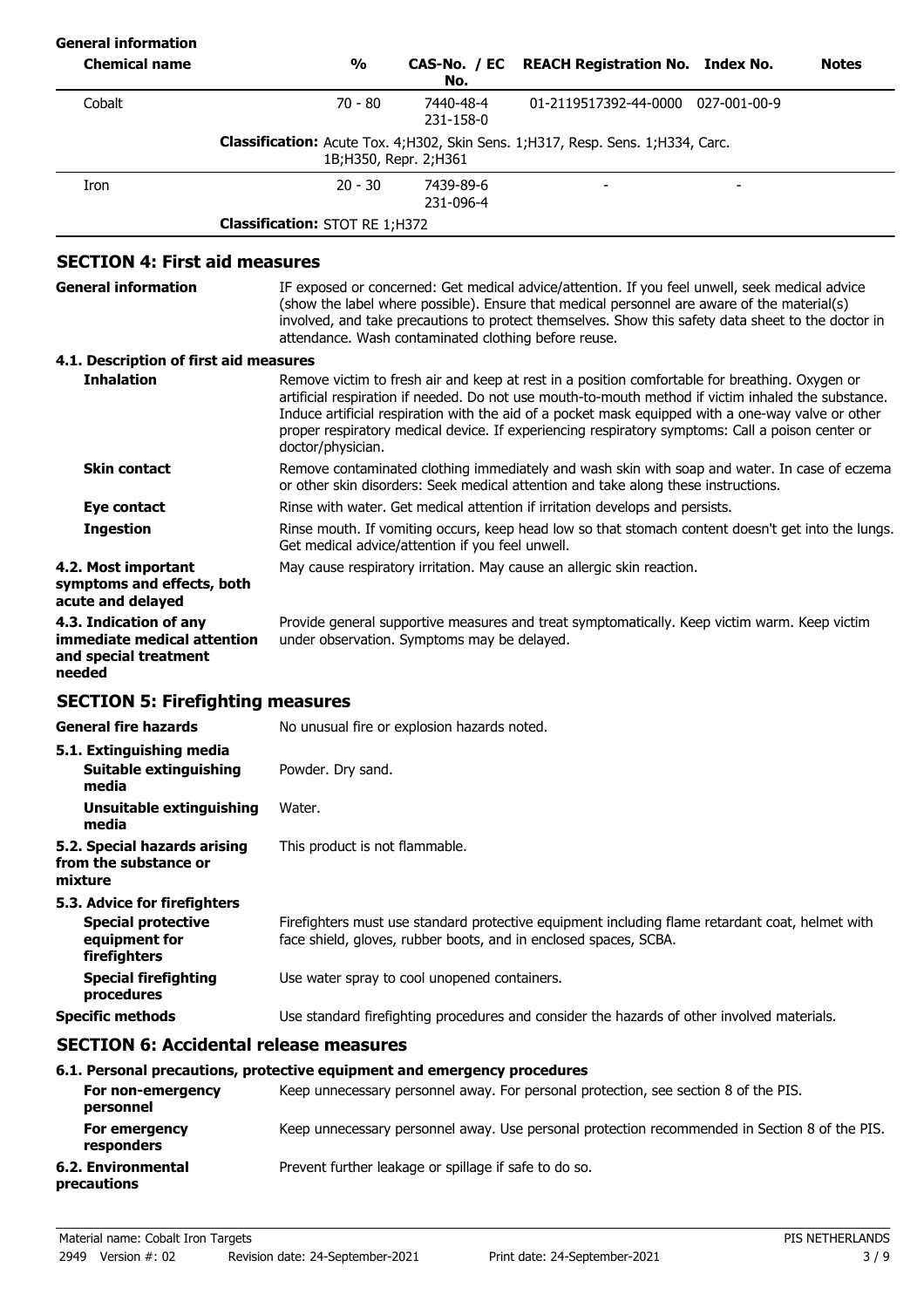| 6.3. Methods and material for<br>containment and cleaning up | Stop the flow of material, if this is without risk.                                                                                            |
|--------------------------------------------------------------|------------------------------------------------------------------------------------------------------------------------------------------------|
|                                                              | Large Spills: Wet down with water and dike for later disposal.                                                                                 |
|                                                              | Small Spills: Sweep up or vacuum up spillage and collect in suitable container for disposal. For<br>waste disposal, see section 13 of the PIS. |
| 6.4. Reference to other<br>sections                          | Not available.                                                                                                                                 |
| <b>SECTION 7: Handling and storage</b>                       |                                                                                                                                                |
| 7.1. Precautions for safe<br>handling                        | Observe good industrial hygiene practices.                                                                                                     |
| 7.2. Conditions for safe<br>storage, including any           | Store away from incompatible materials (see Section 10 of the PIS).                                                                            |

## **SECTION 8: Exposure controls/personal protection**

### **8.1. Control parameters**

**incompatibilities**

## **Occupational exposure limits**

**7.3. Specific end use(s)** Not available.

| <b>Netherlands. OELs (binding)</b><br><b>Components</b> | <b>Type</b>                                                                                                                                                                                                                                                                                                                                                                                            | <b>Value</b> | <b>Form</b>    |
|---------------------------------------------------------|--------------------------------------------------------------------------------------------------------------------------------------------------------------------------------------------------------------------------------------------------------------------------------------------------------------------------------------------------------------------------------------------------------|--------------|----------------|
| Cobalt (CAS 7440-48-4)                                  | <b>TWA</b>                                                                                                                                                                                                                                                                                                                                                                                             | $0,02$ mg/m3 | Dust and fume. |
| <b>Biological limit values</b>                          | No biological exposure limits noted for the ingredient(s).                                                                                                                                                                                                                                                                                                                                             |              |                |
| <b>Recommended monitoring</b><br>procedures             | Follow standard monitoring procedures.                                                                                                                                                                                                                                                                                                                                                                 |              |                |
| <b>Derived no effect levels</b><br>(DNELs)              | Not available.                                                                                                                                                                                                                                                                                                                                                                                         |              |                |
| <b>Predicted no effect</b><br>concentrations (PNECs)    | Not available.                                                                                                                                                                                                                                                                                                                                                                                         |              |                |
| 8.2. Exposure controls                                  |                                                                                                                                                                                                                                                                                                                                                                                                        |              |                |
| <b>Appropriate engineering</b><br>controls              | Good general ventilation (typically 10 air changes per hour) should be used. Ventilation rates should<br>be matched to conditions. If applicable, use process enclosures, local exhaust ventilation, or other<br>engineering controls to maintain airborne levels below recommended exposure limits. If exposure<br>limits have not been established, maintain airborne levels to an acceptable level. |              |                |
|                                                         | Individual protection measures, such as personal protective equipment                                                                                                                                                                                                                                                                                                                                  |              |                |
| <b>General information</b>                              | Personal protection equipment should be chosen according to the CEN standards and in discussion<br>with the supplier of the personal protective equipment.                                                                                                                                                                                                                                             |              |                |
| Eye/face protection                                     | Wear approved safety glasses, goggles, face shield and/or welder's helmet when risk of eye injury<br>is present, particularly during operations that generate dust, mist or fume.                                                                                                                                                                                                                      |              |                |
| <b>Skin protection</b>                                  |                                                                                                                                                                                                                                                                                                                                                                                                        |              |                |
| - Hand protection                                       | Wear gloves to prevent metal cuts and skin abrasions during handling.                                                                                                                                                                                                                                                                                                                                  |              |                |
| - Other                                                 | Wear suitable protective clothing.                                                                                                                                                                                                                                                                                                                                                                     |              |                |
| <b>Respiratory protection</b>                           | In case of insufficient ventilation, wear suitable respiratory equipment.                                                                                                                                                                                                                                                                                                                              |              |                |
| <b>Thermal hazards</b>                                  | Wear appropriate thermal protective clothing, when necessary.                                                                                                                                                                                                                                                                                                                                          |              |                |
| <b>Hygiene measures</b>                                 | Always observe good personal hygiene measures, such as washing after handling the material and<br>before eating, drinking, and/or smoking. Routinely wash work clothing and protective equipment to<br>remove contaminants.                                                                                                                                                                            |              |                |
| <b>Environmental exposure</b><br>controls               | Environmental manager must be informed of all major releases.                                                                                                                                                                                                                                                                                                                                          |              |                |
| <b>SECTION 9: Physical and chemical properties</b>      |                                                                                                                                                                                                                                                                                                                                                                                                        |              |                |

### **9.1. Information on basic physical and chemical properties**

| <b>Appearance</b>      |                 |
|------------------------|-----------------|
| <b>Physical state</b>  | Solid.          |
| Form                   | Solid.          |
| Colour                 | Bluish grey     |
| Odour                  | None.           |
| <b>Odour threshold</b> | Not applicable. |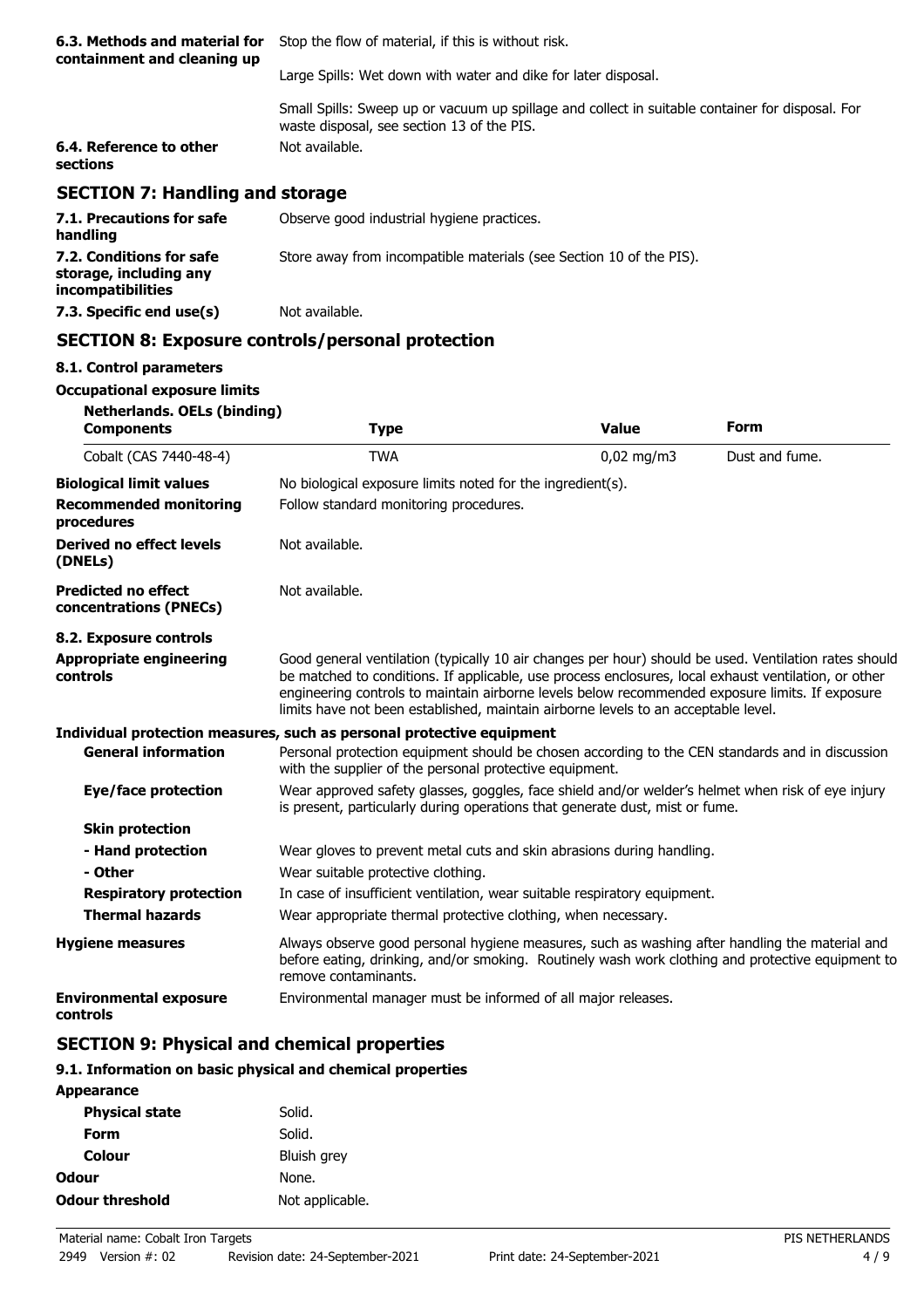| рH |                                                      | Not applicable.                               |
|----|------------------------------------------------------|-----------------------------------------------|
|    | Melting point/freezing point                         | 1495 °C (2723 °F) estimated / Not applicable. |
|    | <b>Initial boiling point and</b><br>boiling range    | Not applicable.                               |
|    | <b>Flash point</b>                                   | Not applicable.                               |
|    | <b>Evaporation rate</b>                              | Not applicable.                               |
|    | <b>Flammability (solid, gas)</b>                     | Not available.                                |
|    | <b>Upper/lower flammability or explosive limits</b>  |                                               |
|    | <b>Flammability limit - lower</b><br>(%)             | Not applicable.                               |
|    | <b>Flammability limit - lower</b><br>(%) temperature | Not applicable.                               |
|    | <b>Flammability limit -</b><br>upper $(% )$          | Not applicable.                               |
|    | <b>Flammability limit -</b><br>upper (%) temperature | Not applicable.                               |
|    | <b>Explosive limit - lower (</b><br>%)               | Not applicable.                               |
|    | <b>Explosive limit - lower (</b><br>%) temperature   | Not applicable.                               |
|    | Explosive limit – upper<br>(%)                       | Not applicable.                               |
|    | <b>Explosive limit - upper (</b><br>%) temperature   | Not applicable.                               |
|    | <b>Vapour pressure</b>                               | Not applicable.                               |
|    | <b>Vapour density</b>                                | Not applicable.                               |
|    | <b>Relative density</b>                              | Not applicable.                               |
|    | Solubility(ies)                                      |                                               |
|    | Solubility (water)                                   | Insoluble.                                    |
|    | <b>Partition coefficient</b><br>(n-octanol/water)    | Not applicable.                               |
|    | <b>Auto-ignition temperature</b>                     | Not applicable.                               |
|    | <b>Decomposition temperature</b>                     | Not applicable.                               |
|    | <b>Viscosity</b>                                     | Not applicable.                               |
|    | <b>Explosive properties</b>                          | Not explosive.                                |
|    | <b>Oxidising properties</b>                          | Not oxidising.                                |
|    | 9.2. Other information                               | No relevant additional information available. |
|    |                                                      |                                               |

## **SECTION 10: Stability and reactivity**

| 10.1. Reactivity                            | The product is stable and non-reactive under normal conditions of use, storage and transport. |
|---------------------------------------------|-----------------------------------------------------------------------------------------------|
| 10.2. Chemical stability                    | Material is stable under normal conditions.                                                   |
| 10.3. Possibility of hazardous<br>reactions | No dangerous reaction known under conditions of normal use.                                   |
| 10.4. Conditions to avoid                   | Contact with incompatible materials.                                                          |
| 10.5. Incompatible materials                | Strong oxidising agents.                                                                      |
| 10.6. Hazardous<br>decomposition products   | No hazardous decomposition products are known.                                                |

## **SECTION 11: Toxicological information**

**General information CCCUPATION** Occupational exposure to the substance or mixture may cause adverse effects.

### **Information on likely routes of exposure**

| <b>Inhalation</b> | May cause irritation to the respiratory system.                        |
|-------------------|------------------------------------------------------------------------|
| Skin contact      | May cause an allergic skin reaction.                                   |
| Eye contact       | Not likely, due to the form of the product.                            |
| <b>Ingestion</b>  | Harmful if swallowed.                                                  |
| Symptoms          | May cause respiratory irritation. May cause an allergic skin reaction. |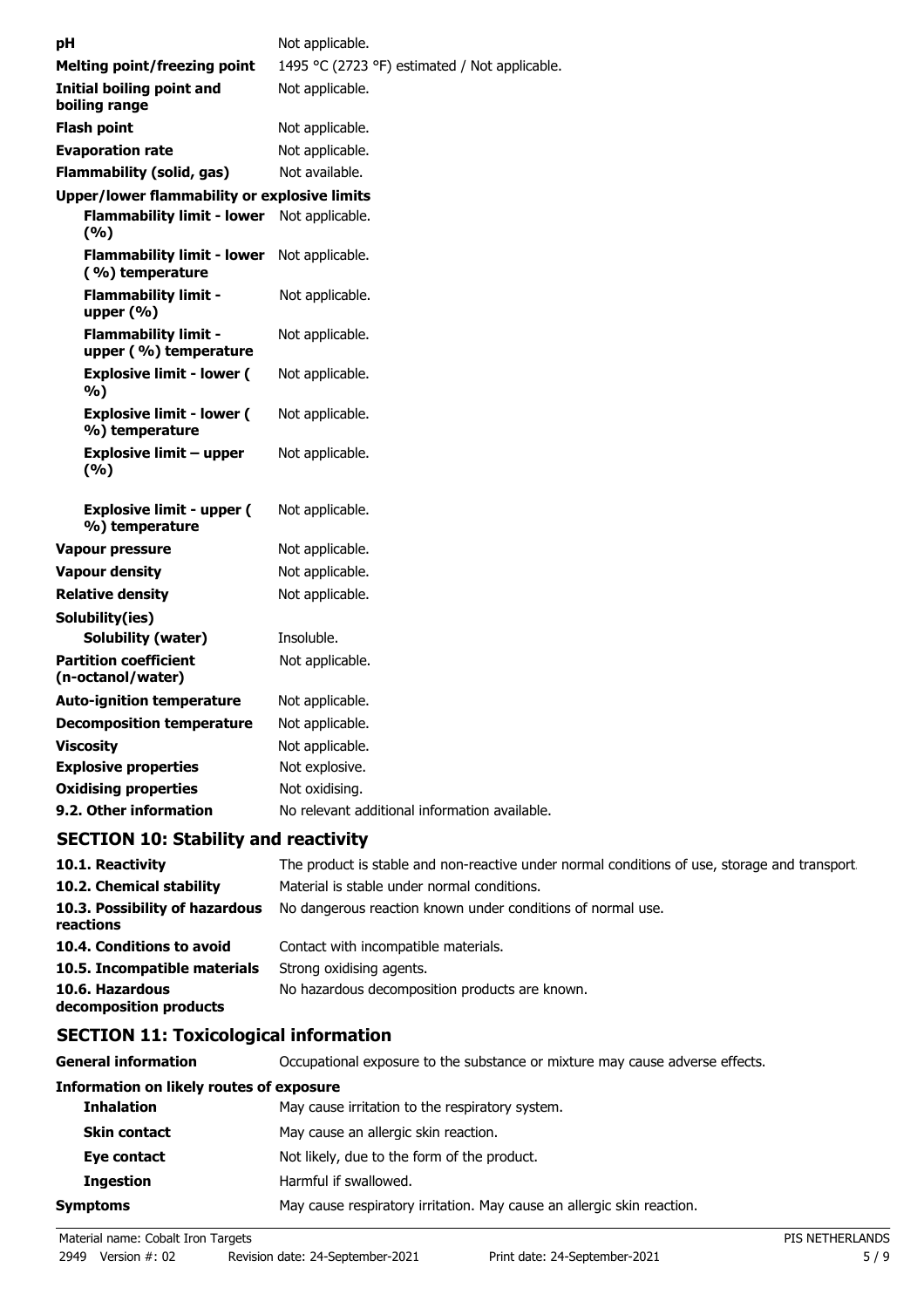#### **11.1. Information on toxicological effects**

| <b>Acute toxicity</b>                                 | Harmful if swallowed.                                                         |
|-------------------------------------------------------|-------------------------------------------------------------------------------|
| <b>Skin corrosion/irritation</b>                      | May be irritating to the skin.                                                |
| Serious eye damage/eye<br>irritation                  | Not likely, due to the form of the product.                                   |
| <b>Respiratory sensitisation</b>                      | May cause allergy or asthma symptoms or breathing difficulties if inhaled.    |
| <b>Skin sensitisation</b>                             | May cause an allergic skin reaction.                                          |
| <b>Germ cell mutagenicity</b>                         | Not classified.                                                               |
| Carcinogenicity                                       | May cause cancer.                                                             |
|                                                       | <b>IARC Monographs. Overall Evaluation of Carcinogenicity</b>                 |
| Cobalt (CAS 7440-48-4)                                | 2B Possibly carcinogenic to humans.                                           |
| <b>Reproductive toxicity</b>                          | Not classified.                                                               |
| Specific target organ toxicity<br>- single exposure   | May cause respiratory irritation.                                             |
| Specific target organ toxicity<br>- repeated exposure | Causes damage to organs through prolonged or repeated exposure by inhalation. |
| <b>Aspiration hazard</b>                              | Not an aspiration hazard.                                                     |
| Mixture versus substance<br>information               | No information available.                                                     |
| <b>Other information</b>                              | Not available.                                                                |

## **SECTION 12: Ecological information**

| 12.1. Toxicity                                            | The product is not classified as environmentally hazardous.                                                                                                                                |
|-----------------------------------------------------------|--------------------------------------------------------------------------------------------------------------------------------------------------------------------------------------------|
| 12.2. Persistence and<br>degradability                    | No data is available on the degradability of this substance.                                                                                                                               |
| 12.3. Bioaccumulative<br>potential                        | No data available.                                                                                                                                                                         |
| <b>Partition coefficient</b><br>n-octanol/water (log Kow) | Not available.                                                                                                                                                                             |
| <b>Bioconcentration factor (BCF)</b>                      | Not available.                                                                                                                                                                             |
| 12.4. Mobility in soil                                    | No data available.                                                                                                                                                                         |
| 12.5. Results of PBT and<br><b>vPvB</b> assessment        | Not a PBT or vPvB substance or mixture.                                                                                                                                                    |
| 12.6. Other adverse effects                               | No other adverse environmental effects (e.g. ozone depletion, photochemical ozone creation<br>potential, endocrine disruption, global warming potential) are expected from this component. |

## **SECTION 13: Disposal considerations**

#### **13.1. Waste treatment methods**

| <b>Residual waste</b>                  | Dispose of in accordance with local regulations. Empty containers or liners may retain some product<br>residues. This material and its container must be disposed of in a safe manner (see: Disposal<br>instructions).                                                                                                                            |
|----------------------------------------|---------------------------------------------------------------------------------------------------------------------------------------------------------------------------------------------------------------------------------------------------------------------------------------------------------------------------------------------------|
| <b>Contaminated packaging</b>          | Since emptied containers may retain product residue, follow label warnings even after container is<br>emptied. Empty containers should be taken to an approved waste handling site for recycling or<br>disposal.                                                                                                                                  |
| <b>EU</b> waste code                   | The Waste code should be assigned in discussion between the user, the producer and the waste<br>disposal company.                                                                                                                                                                                                                                 |
| <b>Disposal</b><br>methods/information | Collect and reclaim or dispose in sealed containers at licensed waste disposal site. Do not allow this<br>material to drain into sewers/water supplies. Do not contaminate ponds, waterways or ditches with<br>chemical or used container. Dispose of contents/container in accordance with<br>local/regional/national/international regulations. |
| <b>Special precautions</b>             | Dispose in accordance with all applicable regulations.                                                                                                                                                                                                                                                                                            |

## **SECTION 14: Transport information**

### **ADR**

| ⋯                                |                                    |  |
|----------------------------------|------------------------------------|--|
| 14.1. UN number                  | UN3178                             |  |
| 14.2. UN proper shipping         | FLAMMABLE SOLID, INORGANIC, N.O.S. |  |
| name                             |                                    |  |
| 14.3. Transport hazard class(es) |                                    |  |
| Class                            | 4.1                                |  |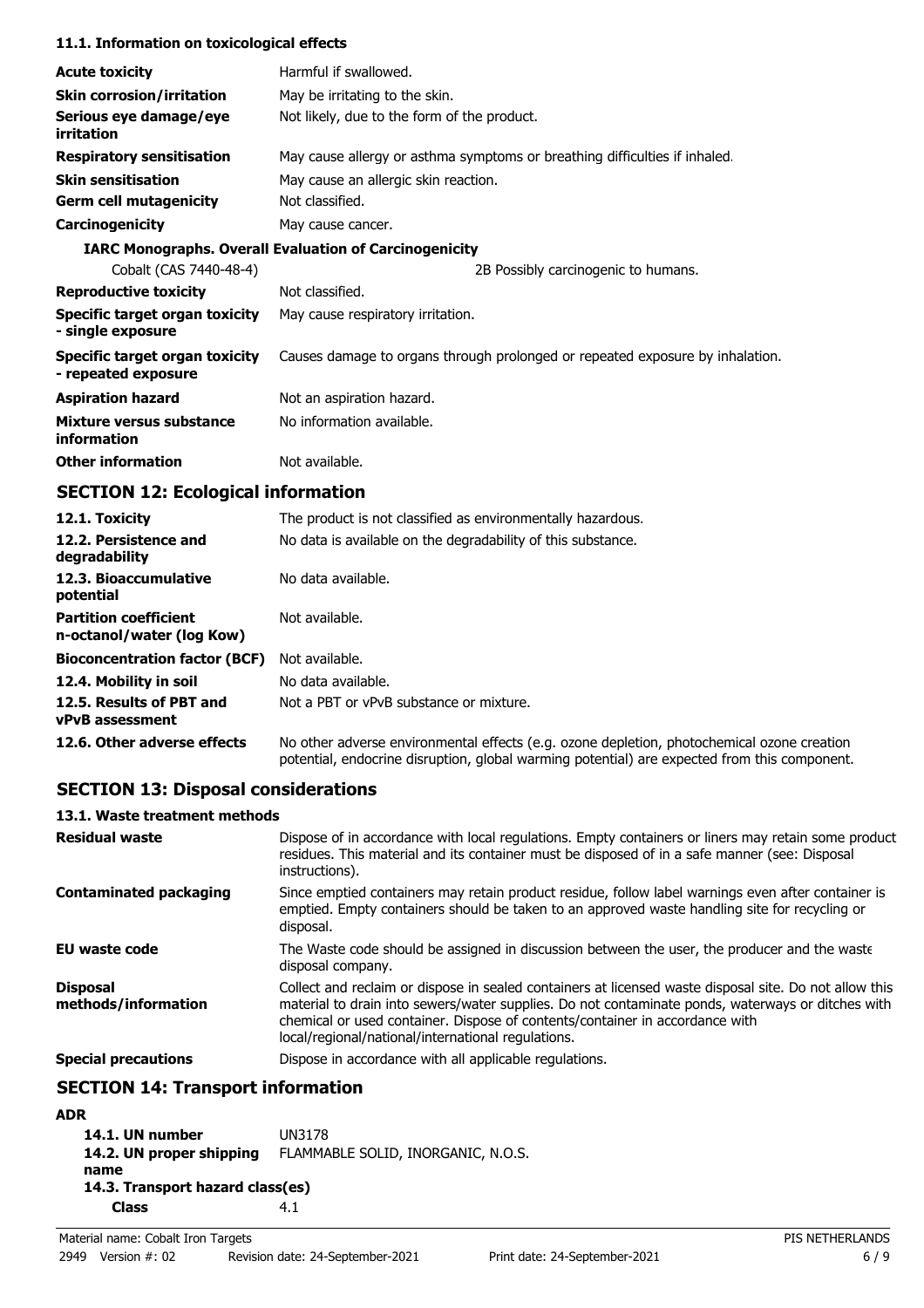**Subsidiary risk Label(s)** 4.1 **Hazard No. (ADR)** 40 **Tunnel restriction** E **code 14.4. Packing group III 14.5. Environmental** No. **hazards 14.6. Special precautions** Read safety instructions, SDS and emergency procedures before handling. **for user RID 14.1. UN number** UN3178 **14.2. UN proper shipping** FLAMMABLE SOLID, INORGANIC, N.O.S. **name Class** 4.1 **14.3. Transport hazard class(es) Subsidiary risk Label(s)** 4.1 14.4. Packing group **III 14.5. Environmental** No. **hazards 14.6. Special precautions** Read safety instructions, SDS and emergency procedures before handling. **for user ADN 14.1. UN number** UN3178 **14.2. UN proper shipping** FLAMMABLE SOLID, INORGANIC, N.O.S. **name Class** 4.1 **14.3. Transport hazard class(es) Subsidiary risk Label(s)** 4.1 **14.4. Packing group III 14.5. Environmental** No. **hazards 14.6. Special precautions** Read safety instructions, SDS and emergency procedures before handling. **for user IATA 14.1. UN number** UN3178 **14.2. UN proper shipping** Flammable solid, inorganic, n.o.s. **name Class** 4.1 **14.3. Transport hazard class(es) Subsidiary risk** 14.4. Packing group **III 14.5. Environmental** No. **hazards ERG Code** 3L **14.6. Special precautions** Read safety instructions, SDS and emergency procedures before handling. **for user Passenger and cargo** Allowed with restrictions. **aircraft Other information Cargo aircraft only** Allowed with restrictions. **IMDG 14.1. UN number** UN3178 **14.2. UN proper shipping** FLAMMABLE SOLID, INORGANIC, N.O.S. **name Class** 4.1 **14.3. Transport hazard class(es) Subsidiary risk 14.4. Packing group III Marine pollutant** No. **14.5. Environmental hazards EmS** F-A, S-G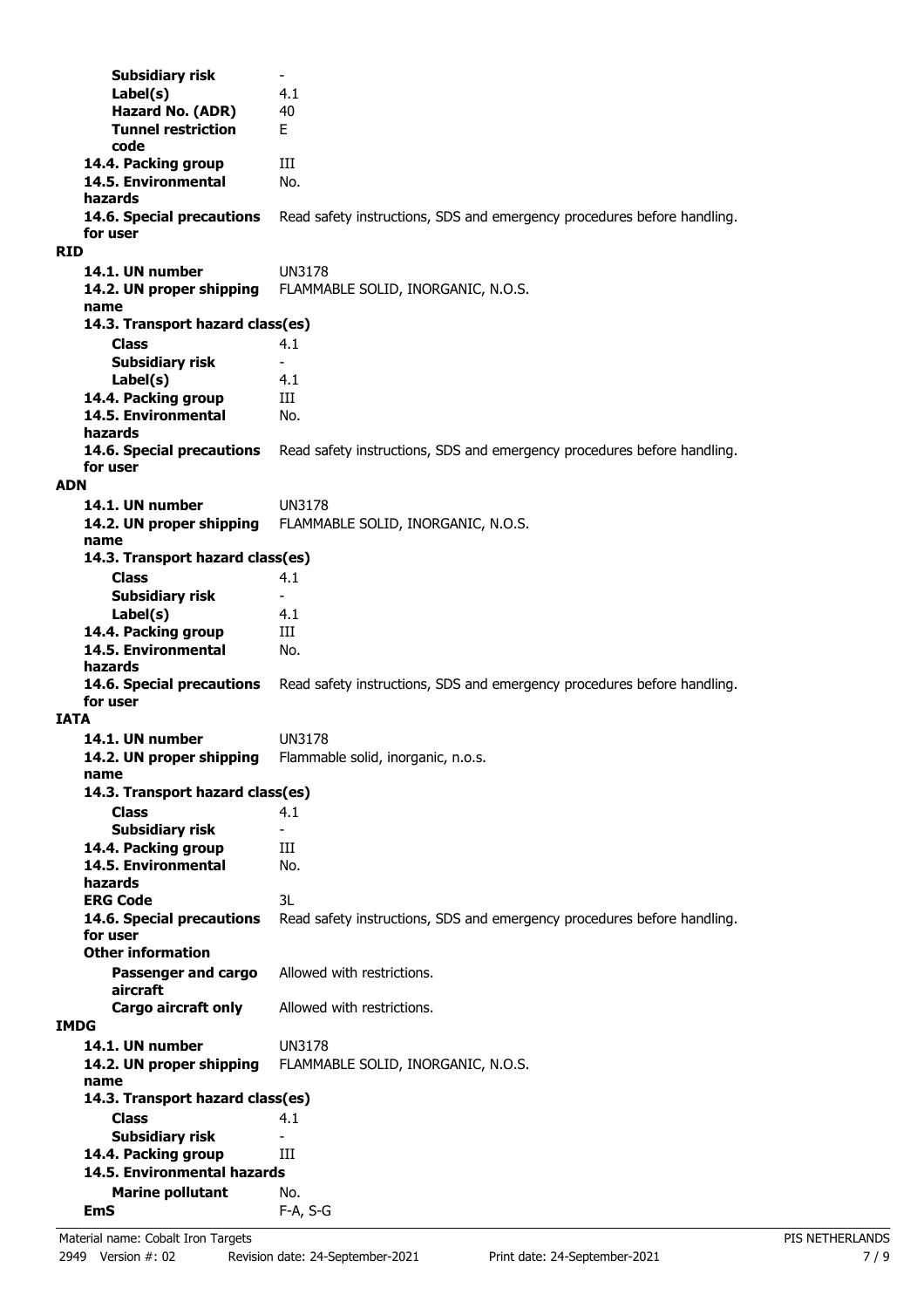14.6. Special precautions Read safety instructions, SDS and emergency procedures before handling. **for user**





### **SECTION 15: Regulatory information**

**15.1. Safety, health and environmental regulations/legislation specific for the substance or mixture**

#### **EU regulations**

**Regulation (EC) No. 1005/2009 on substances that deplete the ozone layer, Annex I and II, as amended** Not listed.

**Regulation (EU) 2019/1021 On persistent organic pollutants (recast), as amended** Not listed.

**Regulation (EU) No. 649/2012 concerning the export and import of dangerous chemicals, Annex I, Part 1 as amended**

Not listed.

**Regulation (EU) No. 649/2012 concerning the export and import of dangerous chemicals, Annex I, Part 2 as amended**

Not listed.

**Regulation (EU) No. 649/2012 concerning the export and import of dangerous chemicals, Annex I, Part 3 as amended**

Not listed.

- **Regulation (EU) No. 649/2012 concerning the export and import of dangerous chemicals, Annex V as amended** Not listed.
- **Regulation (EC) No. 166/2006 Annex II Pollutant Release and Transfer Registry, as amended** Not listed.
- **Regulation (EC) No. 1907/2006, REACH Article 59(10) Candidate List as currently published by ECHA** Not listed.

#### **Authorisations**

**Regulation (EC) No. 1907/2006, REACH Annex XIV Substances subject to authorization, as amended** Not listed.

#### **Restrictions on use**

**Regulation (EC) No. 1907/2006, REACH Annex XVII Substances subject to restriction on marketing and use as amended**

Not listed.

**Directive 2004/37/EC: on the protection of workers from the risks related to exposure to carcinogens and mutagens at work, as amended.**

Not listed.

#### **Other EU regulations**

|                          | Directive 2012/18/EU on major accident hazards involving dangerous substances, as amended                           |
|--------------------------|---------------------------------------------------------------------------------------------------------------------|
| Not listed.              |                                                                                                                     |
| <b>Other regulations</b> | The product is classified and labelled in accordance with Regulation (EC) 1272/2008 (CLP<br>Regulation) as amended. |

According to Directive 92/85/EEC as amended, pregnant women should not work with the product, if there is the least risk of exposure. **National regulations**

> Young people under 18 years old are not allowed to work with this product according to EU Directive 94/33/EC on the protection of young people at work, as amended. Follow national regulation on the protection of workers from the risks of exposure to carcinogens and mutagens at work, in accordance with Directive 2004/37/EC, as amended.

#### **Non-exhaustive list of substances toxic for reproduction**

Not listed.